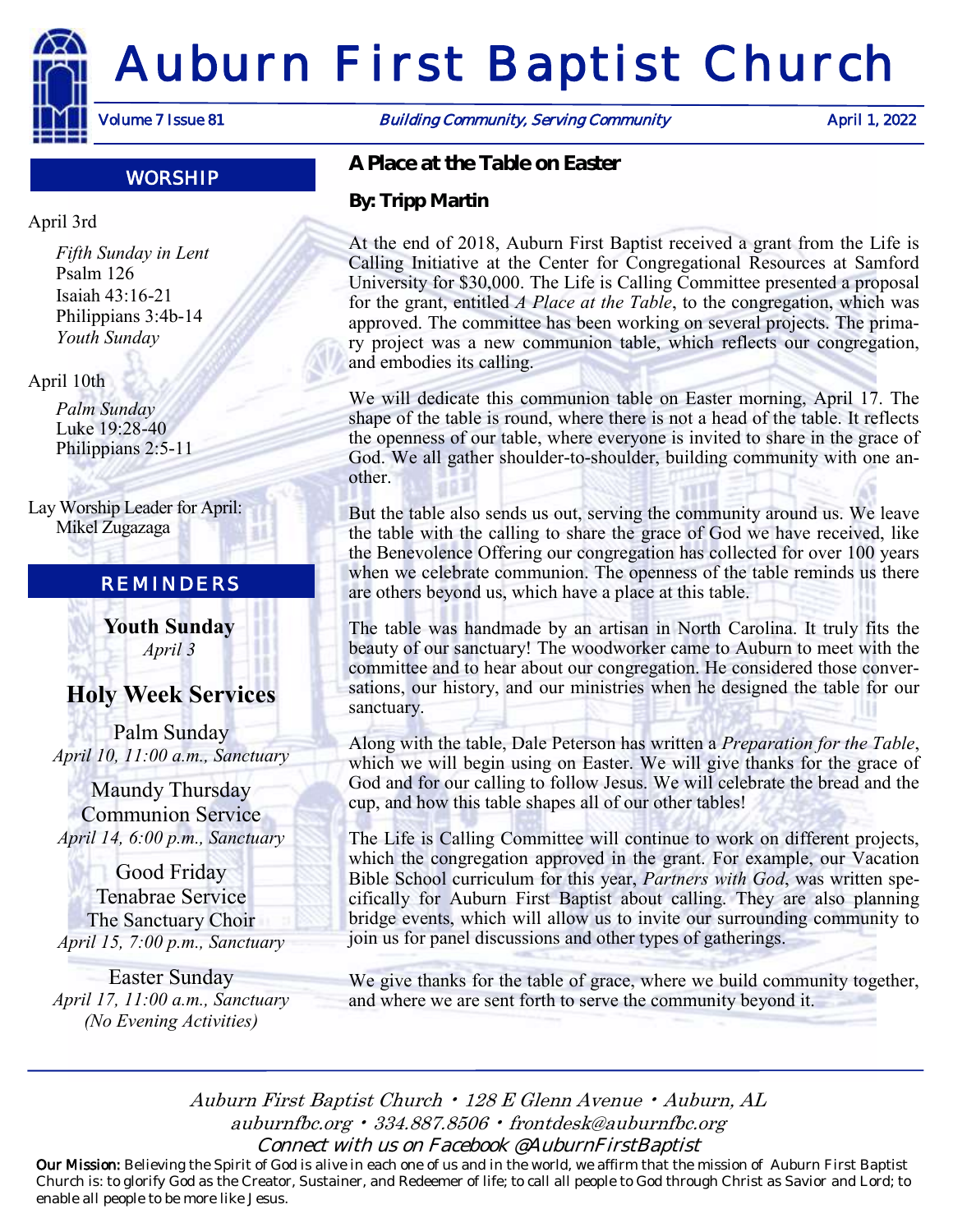# **Round Table**

*Sundays at 5:00 p.m., Fellowship Hall*

Worship through Walking Town Creek Park Trail *April 3*

We will meet at the pavilion at Town Creek Park. We will walk for 15-20 minutes, and then gather for a moment of reflection and thanksgiving. Bring outdoor tailgating chairs. Town Creek Park is located at 1150 S. Gay Street. We will meet there at 5:00 p.m. If it rains, we will meet in the Fellowship Hall at 5:00 p.m. as normal. If you have any questions, please contact Tripp Martin.

"What Jesus' Church Might Look Like Today" Led by Mike McClanahan *April 10*

# **Connecting Faith and Family**

*Sundays, 5:00 - 6:30 p.m., Fishers Classroom*

We are reading *Atlas of the Heart* by Brené Brown*.* For those interested in participating in Connecting Faith and Family, email Leah Duzy at [aduzyofalife@gmail.com.](mailto:aduzyofalife@gmail.com) All are welcome!

-------------------------------------

## **Easter Lilies**

If you would like to place Easter Lilies in the sanctuary on Easter Sunday, your order, accompanied by a check payable to Auburn First Baptist Church (note Lily), must be in the church office by *Friday, April 8th.* The cost is \$10 per plant.

Given by:\_\_\_\_\_\_\_\_\_\_\_\_\_\_\_\_\_\_\_\_\_\_\_\_\_\_\_\_\_\_\_\_\_\_\_\_\_

In Memory of:

In Honor of:

### LENT

# **Lenten Lunches**

*Wednesdays, 12:00-1:00 p.m., Fellowship Hall "Follow Me: The Spirituality of Walking"*

Each Wednesday during Lent from March 2 to April 13, we will gather for a Lenten Lunch. Lunch will be provided for \$5.00, or you can bring your own lunch.

*If you would like the meal, please RSVP by noon on Monday to the church office, kristina@auburnfbc.org, so we can plan accordingly.* 

### THURSDAYS

### **Thursday Evening Activities**

*Not Meeting during Lent. Will resume April 21.*

# **Quarterly Business Meeting**

Thursday, April 21, 5:45 p.m., Fellowship Hall

Please bring a dish to share (meat, side, or dessert) for this potluck meal. The drinks and paper products will be provided.

### COLLEGE

**College Graduate Recognition**

*Sunday, April 24*

# **Bonfire at Randle Farms**

*Tuesday, April 26* Meet in the Gay Street lot at 6:30 p.m.

# **Meals for Tuesday Night Bible Study**

If you are interested in sponsoring a dinner or preparing a home-cooked meal for our College Tuesday Night Bible Study this spring, please email Laura at [laura@auburnfbc.org](mailto:laura@auburnfbc.org) or call her at 334-233-2267.

# **Bible Study & Breakfast**

*Sundays, 10:15 a.m. College Room (Activities Building)*

**College Tuesday Night Bible Study**

*7:00 p.m., Activities Building*

Fellowship. Service. Special Activities.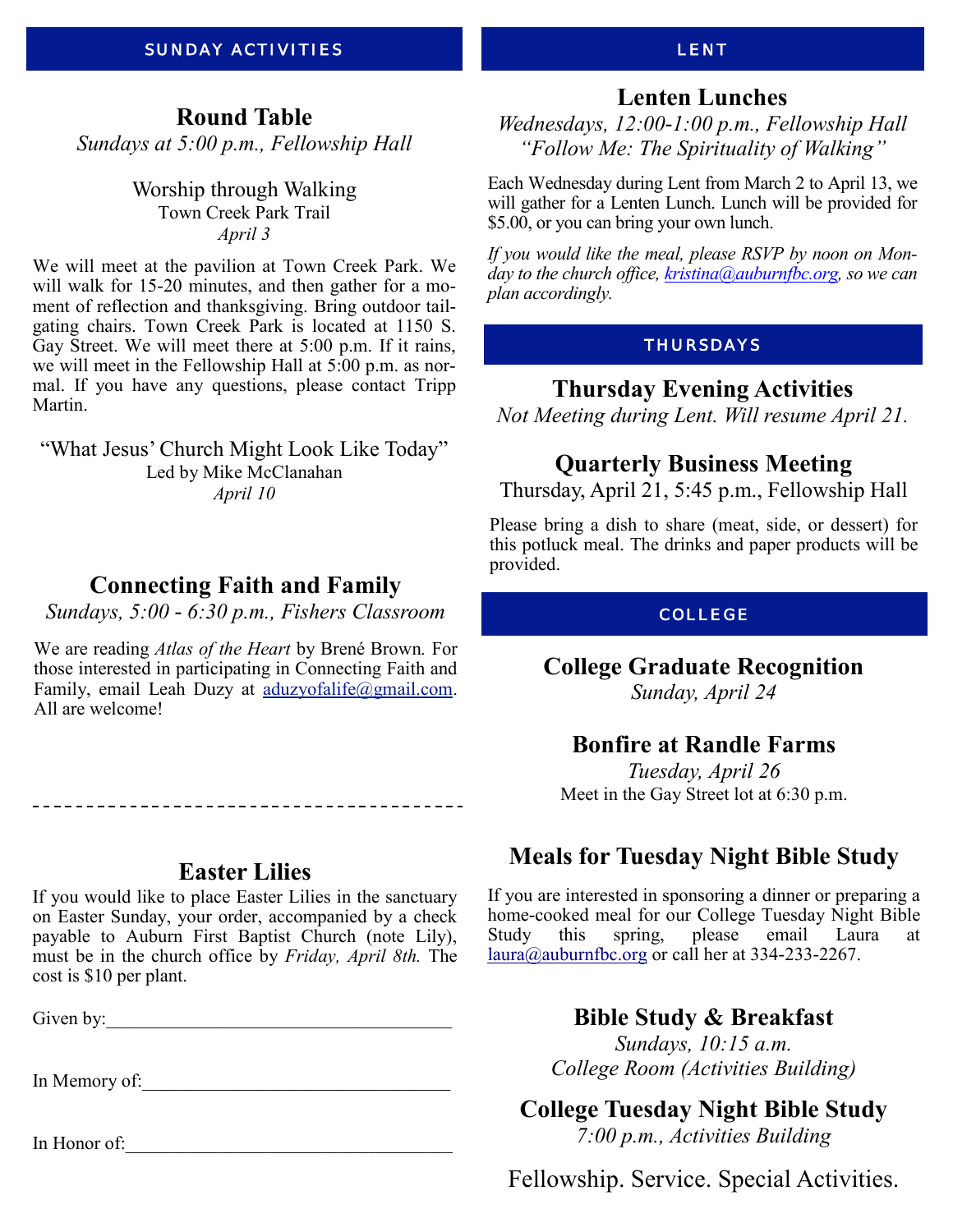### **YOUTH**

**Youth Choir** Sundays, 5:00 p.m. Choir Room

**Youth Sunday Nights** Sundays, 6:00 p.m. Youth Room

# **Youth Sunday**

*Sunday, April 3rd*



Berea College Berea, Kentucky July 11-16, 2022

#### CHILDREN



# **Preschool & Children's Egg-stravaganza**

*April 9th, 9:30 a.m. - 11:00 a.m. Town Creek Park*

Join us for an egg hunt! RSVP at [https://www.signupgenius.com/go/20F0845ADA623A0F](https://www.signupgenius.com/go/20F0845ADA623A0FF2-afbc1) [F2-afbc1](https://www.signupgenius.com/go/20F0845ADA623A0FF2-afbc1)

# **PassportKids Camp**

*July 17-20, 2022* Rock Eagle [4H Center](x-apple-data-detectors://6) [Eatonton, Georgia](x-apple-data-detectors://6) Students 3rd-5th grade Deposit: \$50 Total: \$300 (includes deposit) Email [kristina@auburnfbc.org](mailto:kristina@auburnfbc.org) to sign up!

### **Children's Choirs (3\* year olds – 5th Grade)**

*Sundays, 5:00 p.m., Education Building* \*We ask that all attendees be potty trained.

# **Spark Adventure**

*Thursdays, 5:50 p.m., Education Building*

# **MARK YOUR CALENDARS!**

*Every Sunday* Sunday School 9:45 a.m. Morning Worship 11:00 a.m. *Every Thursday* Brown Bag Dinner 5:15 p.m. Prayer & Bible Study 6:00 p.m.

#### **Sunday - 3rd**

|                                          | 5:00 p.m.    |
|------------------------------------------|--------------|
| Youth ChoirChoir Room                    | 5:00 p.m.    |
| The Round Table Town Creek Park          | 5:00 p.m.    |
| Connecting Faith & Family  Fishers' Room | 5:00 p.m.    |
| Youth Sunday Night Activities Building   | 6:00 p.m.    |
| Tuesday - 5th                            |              |
| College Bible StudyActivities Building   | $7:00$ p.m.  |
| Wednesday - 6th                          |              |
| Lenten LunchFellowship Hall              | 12:00 p.m.   |
| Thursday - 7th                           |              |
|                                          | $12:30$ p.m. |
| Sanctuary Choir Rehearsal Choir Room     | 6:30 p.m.    |
| Saturday - 9th                           |              |
| Preschool Egg HuntTown Creek Park        | 9:30 a.m.    |
| Sunday - 10th                            |              |
|                                          | $5:00$ p.m.  |
| Youth ChoirChoir Room                    | 5:00 p.m.    |
| The Round Table Fellowship Hall          | 5:00 p.m.    |
| Connecting Faith & Family  Fishers' Room | 5:00 p.m.    |
| Choir Recognition Sanctuary              | $6:15$ p.m.  |
| Tuesday - 12th                           |              |
| College Bible StudyActivities Building   | 7:00 p.m.    |
| Wednesday - 13th                         |              |
| Lenten LunchFellowship Hall              | $12:00$ p.m. |
| CDC Committee MeetingLibrary             | 5:45 p.m.    |
| Thursday - 14th                          |              |
|                                          | 12:30 p.m.   |
| Stewardship Committee Mtg Library        | 5:00 p.m.    |
| Maundy Thursday Service Sanctuary        | 6:00 p.m.    |
| Sanctuary Choir Rehearsal Choir Room     | 6:45 p.m.    |
| Friday - 15th                            |              |
| Good Friday ServiceSanctuary             | 7:00 p.m.    |
|                                          |              |

#### VBS

### **VBS Volunteers Needed!** "Partners with God"

Join us June 6-9 (Monday - Thursday evenings) as we learn about Bible stories and about missions. Whatever your gifts and talents are, they can be put to use! Whether you want to be hands-on with the children or behind the scenes, we have a place for you. Contact Cathy Summers (catherine.summers@gmail.com), Sue Walker (auburnjams@gmail.com), or Gwynne Lovelady (gslovelady@bellsouth.net) if you would like to help!

Our curriculum was written for Auburn FBC through our Life Is Calling initiative.